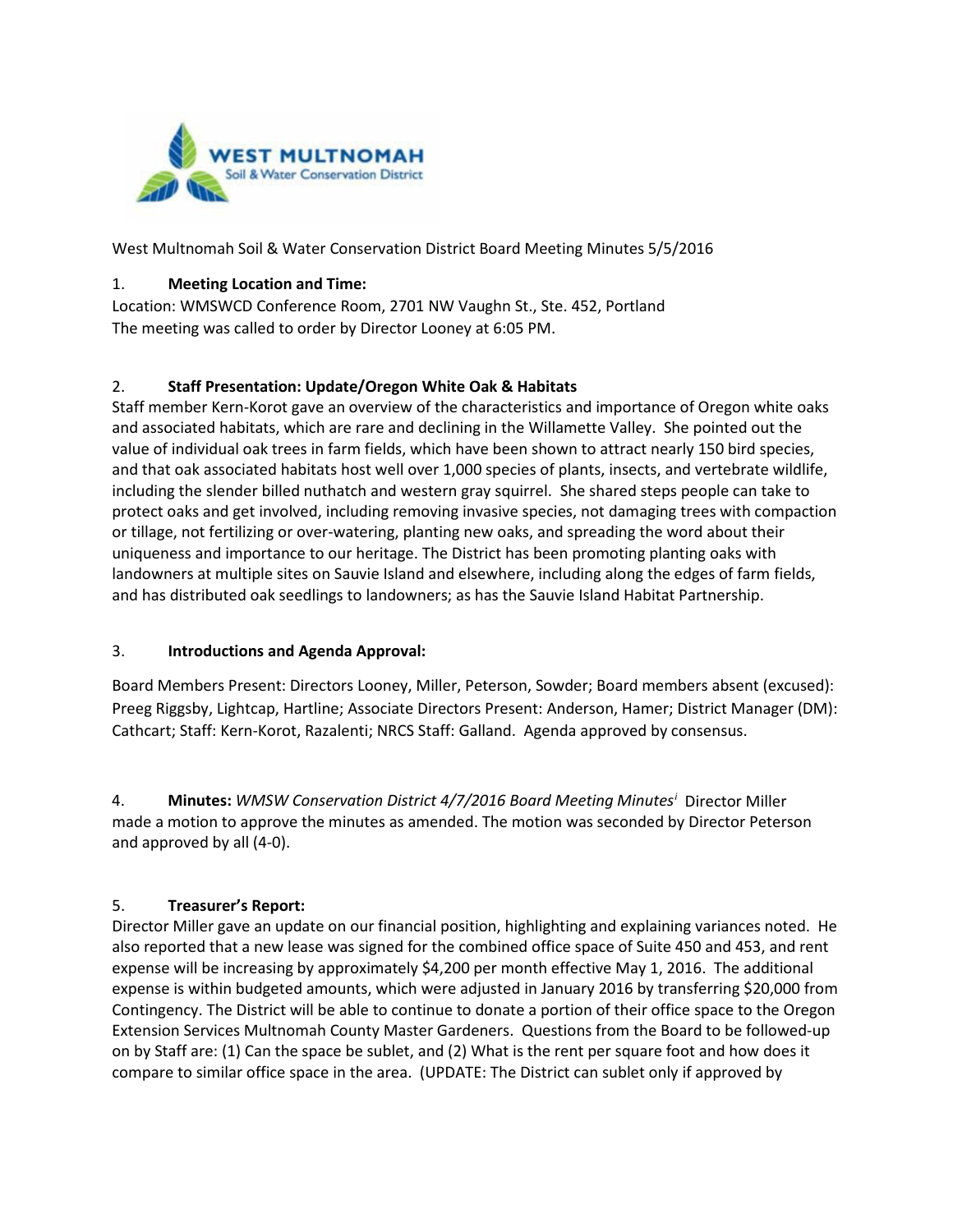property management, Bill Naito. The district pays \$24.23 per square foot for rent which is comparable to similar office space near the Portland downtown core area.)

The following reports were reviewed:

- a) *WMSWCD-Balance Sheet as of March 31, 2016ii*
- b) WMSWCD-General Fund Budget vs. Actual Fiscal Year-to-date March 31, 2016<sup>iii</sup>
- c) *WMSWCD-Profit and Loss Budget Performance Fiscal Year-to-date March 31, 2016 iv*

# 6. **Oregon Association of Conservation Districts (OACD) Communications**

DM Cathcart reminded the Board that the OACD has a monthly call-in as a way for a Districts' Board and staff to communicate with OACD. Associate Director Anderson gave his impression of the April conference call that he participated in. He thought there were organization issues in terms of roll-call, being efficient, and getting the flow of the call to work. Internal planning for the upcoming OACD business meeting seemed to be a lot of the focus of this call. Dates for the meeting are October 18th-20th. The meeting will consist of the OACD Board and District Managers and Directors from throughout Oregon. DM Cathcart indicated that other topics covered on the call were the upcoming 2017 Oregon Legislative Session, the Sage Grouse Initiative, Tillamook County wetland conservation, a debriefing on the recent CONNECT conference (the annual technical conference for Soil and Water Conservation District technical staff). DM Cathcart estimated there were 90-100 participants on the call. DM Cathcart said the next conference call is May 26<sup>th</sup> from 10am-11am. Besides DM Cathcart, there is room for one other Director or Associate Director to join the call. Director Lightcap, in his role as the OACD Lower Willamette Basin Chair, is a standing member for the call. Associate Director Hamer will look and see if he can join. (UPDATE: Director Hamer confirmed his interest and availability for this call).

## 7. **U.S. Department of Agriculture, Natural Resources Conservation Service (NRCS) Update**

NRCS Multnomah County District Conservationist (DC) Galland reviewed recent and upcoming staffing changes for Oregon NRCS. DC Galland will be sitting on interviews for filling a soil conservationist GS-9 position located in Oregon City that could also help on the District's workload. The NRCS is discussing a couple different staffing options for the Lower Willamette River Basin that are being debated due to the pending retirement of Kris Homma, District Conservationist for Clackamas County DC. (UPDATE: There is currently no movement to back-fill this position and the potential retirement date is July 29<sup>th</sup>). Galland commented that West Multnomah is not the only District having to evaluate its lease options given that NRCS will no longer be hosting District's in NRCS leased space due to the new policy that only allows NRCS to co-locate 150 square feet of space (enough for one District Full Time Equivalent employee) in each office they reside in. In other news, DC Galland indicated that sign-ups for the Soil Health Initiative funding pool are on tract and that the forestry funding pool was approved. The proposal for the forestry funding pool was compiled by Kim Gray (formerly Kim Hudnell) with input from Districts including staff member Ahr. The forestry funding pool covers the nine counties in lower Willamette Basin. DC Galland reported that the Enyart Wetland Reserve Program Contribution Agreement – which funds the District to implement scheduled restoration practices – is being finalized.

## 8. **Diversity Equity and Inclusion Initiative**

DM Cathcart said to refer to the DEI staff report<sup>y</sup>, which also has the summary of the April 6<sup>th</sup> Diversity, Equity and Inclusion Committee meeting attached. The next Committee meeting is June 24<sup>th</sup>. Looking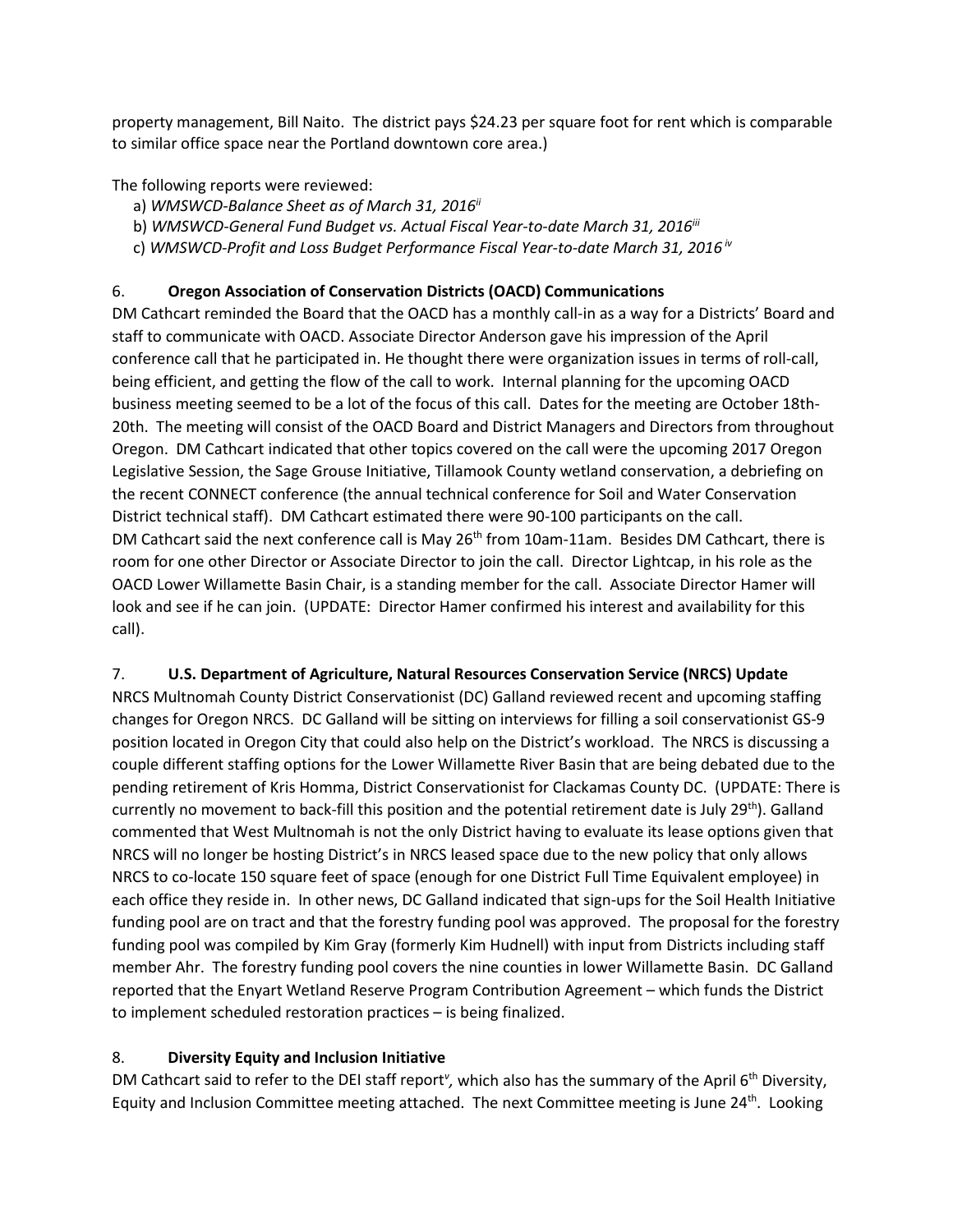ahead, DM Cathcart announced plans for an upcoming Diversity, Equity and Inclusion "101" Training – scheduled in the fall (October). This training is identified in the District's annual work plan for Diversity, Equity and Inclusion; its main purpose is to ground all Directors and Staff in what Diversity, Equity and Inclusion is (i.e., what these terms mean, why they are important, and how do they relate to the business of the District), and much more. Key to the training is understanding that everyone must make a personal commitment to Diversity, Equity and Inclusion in order for the District as an organization to succeed. Training is 3.5 hours and is being offered at no cost by the City of Portland. Specific aspects of the training will be reviewed by the Diversity, Equity and Inclusion Committee with details to be presented to the Board at the September Board meeting. DM Cathcart proposed that it will be best to do the training on a Saturday morning when is everyone is fresh rather than a weekday evening. The proposed date is Oct. 22nd (UPDATE – changed to **October 29, 2016)** from 9:00 am to 12:30 pm. The plan is to have the training followed by the District's annual meeting beginning with a catered lunch at 12:30 pm. Besides the luncheon, the annual meeting will consist of its usual program and awards recognition. The annual meeting will conclude with an "Open House" tour of the District's reconfigured office space. There will be no evening Board meeting in October in lieu of this event. Staff member Razalenti will follow up with an official Outlook invite.

#### 9. **Check-in Reports:**

a. Associate Director Hamer wants the Board to consider the District to meet with Multnomah County Land Use Division to get the District on the front end of land use applications. Director Sowder said that he does get them. Director Looney gets them if they are in proximity to her. DM Cathcart said when we get an official notice that it gets sent to the applicable Board member whose zone the notice is representing. The ones sent to the District have mostly been decisions. Directors Sowder and Looney described that there are a lot of notices and this could be overwhelming. Staff member Razalenti will connect with Michael Cerbone from the Multnomah Land Use Division on the process, and see if we are uniformly connected. Associate Director Hamer asked about the Intertwine Alliance project. East Multnomah and Clackamas Counties are scheduled for Summit, but not west Multnomah County.

b. Director Looney reported that Linnton Neighborhood Association (LNA) had a meeting the prior night and Portland General Electric (PGE) was there and presented their proposal *vi* to enhance the wetlands considerably, kill invasive plants for the purpose of benefiting salmon habitat. They are very aware of red-legged frogs and PGE indicated to the LNA their intent to enhance the red legged frog habitat as well. DM Cathcart would like to make sure there is good technical review because salmon and frog habitats don't necessarily go hand in hand. DM Cathcart would like the District to be in a position to review and comment on PGE restoration plans. Restore Cap talked to LNA about the mill site. They are going to tear this down in the fall. They didn't want to do this in the spring because of the bats, and wanted to wait until they have migrated.

c. Director Sowder reported that on Monday, the Multnomah County Planning Commission met about the Comprehensive Plan and the transportation plan and they took public comment. Any further comments are due Sunday, May 8<sup>th</sup>, by 5p. (UPDATE: The actual deadline is close-of-business, Monday May 9<sup>th</sup>. Staff member Kern-Korot submitted comments on the rural stormwater runoff components of the Comprehensive Plan.) On May 26<sup>th</sup> the Multnomah County Planning Commission is going to vote on it and then forward to the Multnomah County Board of Commissioners.